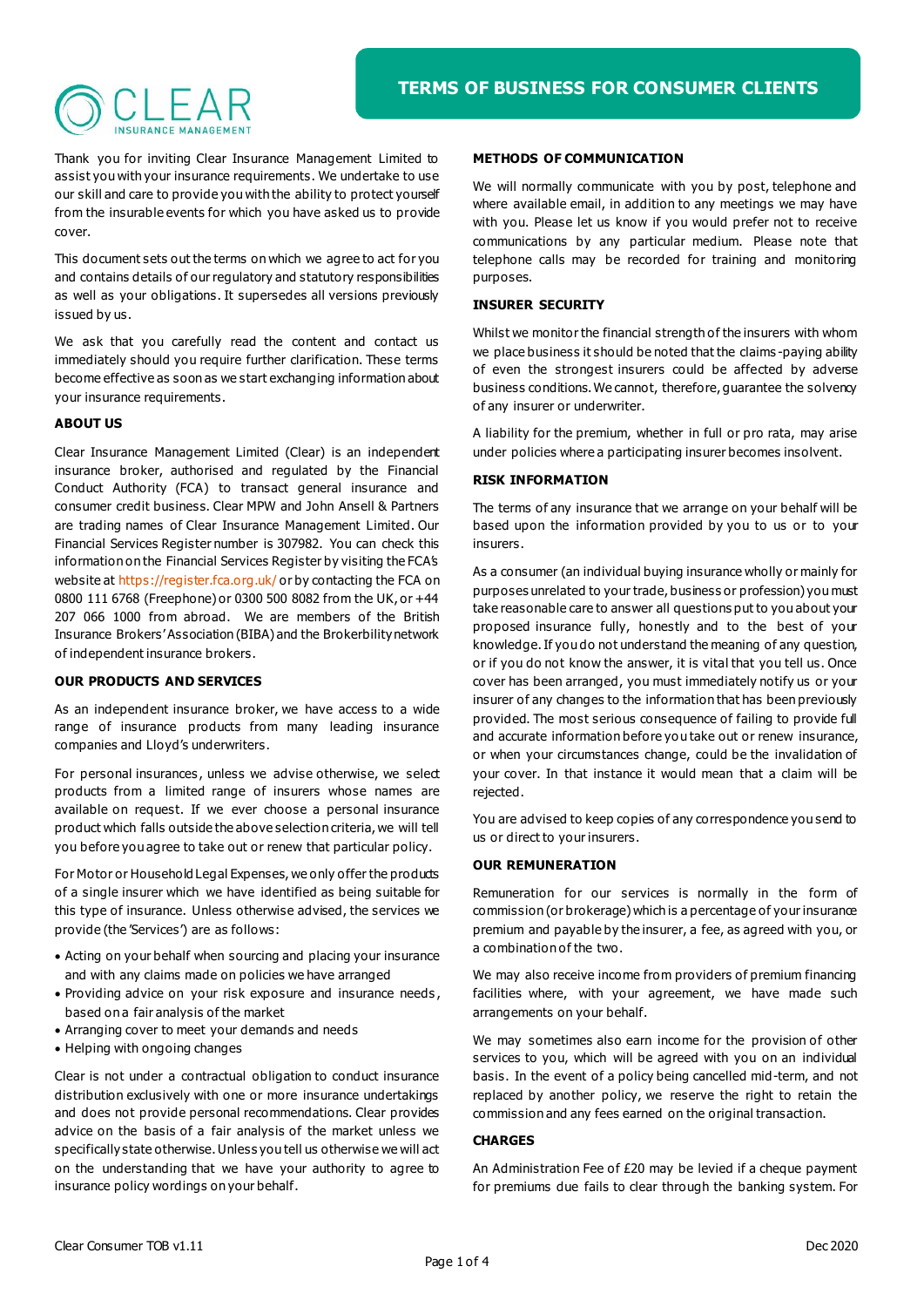private motor insurance we charge an Administration Fee of £10 for any mid-term alterations to your policy.

#### **SETTLEMENT TERMS**

You are responsible for the prompt settlement of insurance premiums so that we can make the necessary payments to your insurers.

We have no obligation to fund any premiums on your behalf and cannot be held responsible for any loss which you may suffer as a result of a policy being cancelled or otherwise prejudiced due to the late payment of a premium where the delay is attributable to you.

#### **METHODS OF PAYMENT**

We normally accept payments by cheque, credit or debit card or by bank transfer.

Payment by instalments can be arranged with specialist premium finance providers (please note that we act independently of any particular provider). We will give full information about premium payment options when we provide quotations and at renewal.

In the absence of your instructions to the contrary before expiry date, we will automatically renew your policy if payment is usually made by direct debit.

# **PERSONAL CREDIT CHECKS**

To comply with Consumer Credit legislation, providers of personal credit are required to carry out affordability assessments before making advances of credit. This means that whenever we are asked to arrange personal premium finance, we will pass your name, address and date of birth to the finance provider, to enable it to carry out an assessment. In assessing your application, the provider may search information held by a credit reference agency.

Please note the credit reference agency will add details of the search and your application to their records, whether or not your application proceeds, whilst a record of the search will be added to your credit record, we are advised this will not have any detrimental effect on your credit rating or history.

#### **CREDIT AGREEMENT PAYMENT DEFAULTS**

If any direct debit or other payment due in respect of a credit agreement entered into with our suggested provider of premium finance to pay insurance premiums, associated fees and charges is not met when presented for payment, or if you end or do not complete such credit agreement, you acknowledge and agree that it may be necessary for us or the premium finance provider to cancel on your behalf the insurance policies being paid by the said agreement, unless you immediately make other arrangements to pay the remaining balance of the insurance premiums. After cancellation, you agree that you will be responsible for any time on risk charge still outstanding and the finance provider's reasonable costs after application of any refunds allowed by the insurers. You will be responsible for putting in place any alternative insurance arrangements you need, unless you have been able to satisfy the requirements we may have in such a situation to provide an alternative solution.

### **HANDLING CLIENT AND INSURER MONEY**

We hold money for premiums, return premiums or claim payments in a Client Bank Account, under a Non-statutory Trust in accordance with FCA rules. The Deed of Trust permits us to use the account to make advances of credit from time to time to our clients in order to fund their premiums, subject to strict conditions. In dealing with us you agree to our holding client money in this way. A copy of the Deed of Trust is available on request.

For the purpose of some transactions, please note that client money may pass through other authorised intermediaries before the insurer receives it.

Where we collect or hold money belonging to an insurer we may also hold that money in the same Client Bank Account.

Client money will be deposited with one or more approved banks, a list of which is available on request. Please notify us immediately if you do not wish us to use any bank or banks on this list.

Any interest earned on client money will be retained by Clear for its own use.

#### **MANAGING YOUR DATA**

At Clear we take the protection of our customers' data seriously. In sourcing, arranging and administering your insurance policies we will need to collect personal information and keep it up to date. We also need to share information with other parties such as insurers, loss adjustors and claims handling companies.

We may also use the data we hold about you to provide you with information about other products and services which we feel are appropriate.

Our Customer Privacy Notice provides details of how we use and share your information as well as your rights and how to exercise them. You can access it at [www.thecleargroup.com/privacy-policy](http://www.thecleargroup.com/privacy-policy) or contact us if you would like us to send you a copy.

### **QUOTATIONS**

Unless stated otherwise in our documentation, all quotations provided for new insurances are valid only for a period of 30 days from the date of issue.

You should be aware that quotations may change or be withdrawn if the information given to us or your insurers in proposal forms or declarations differs from that provided at the time the quotation was issued.

## **CHANGES TO YOUR COVER**

We will normally deal with any requests to increase or amend cover on the day your instructions are received, or the next working day if a weekend or public holiday. Sometimes changes cannot be processed without obtaining additional information. If additional information is required we will contact you as quickly as po ssible.

We will confirm changes to your policy, once agreed, in writing. We will also advise you of any extra premiums you must pay or premiums we must return to you. Refunds of less than £25 may be held to your credit and offset against future premium payments unless you specifically request otherwise.

#### **RECEIPT OF INSTRUCTIONS**

We do not consider instructions to arrange or change cover which are sent to us by post, electronic mail or facsimile, or left on voicemail, to have been received until they reach the relevant personnel in our offices. We do not consider instructions sent by text message to have been received until we have responded to the specific message.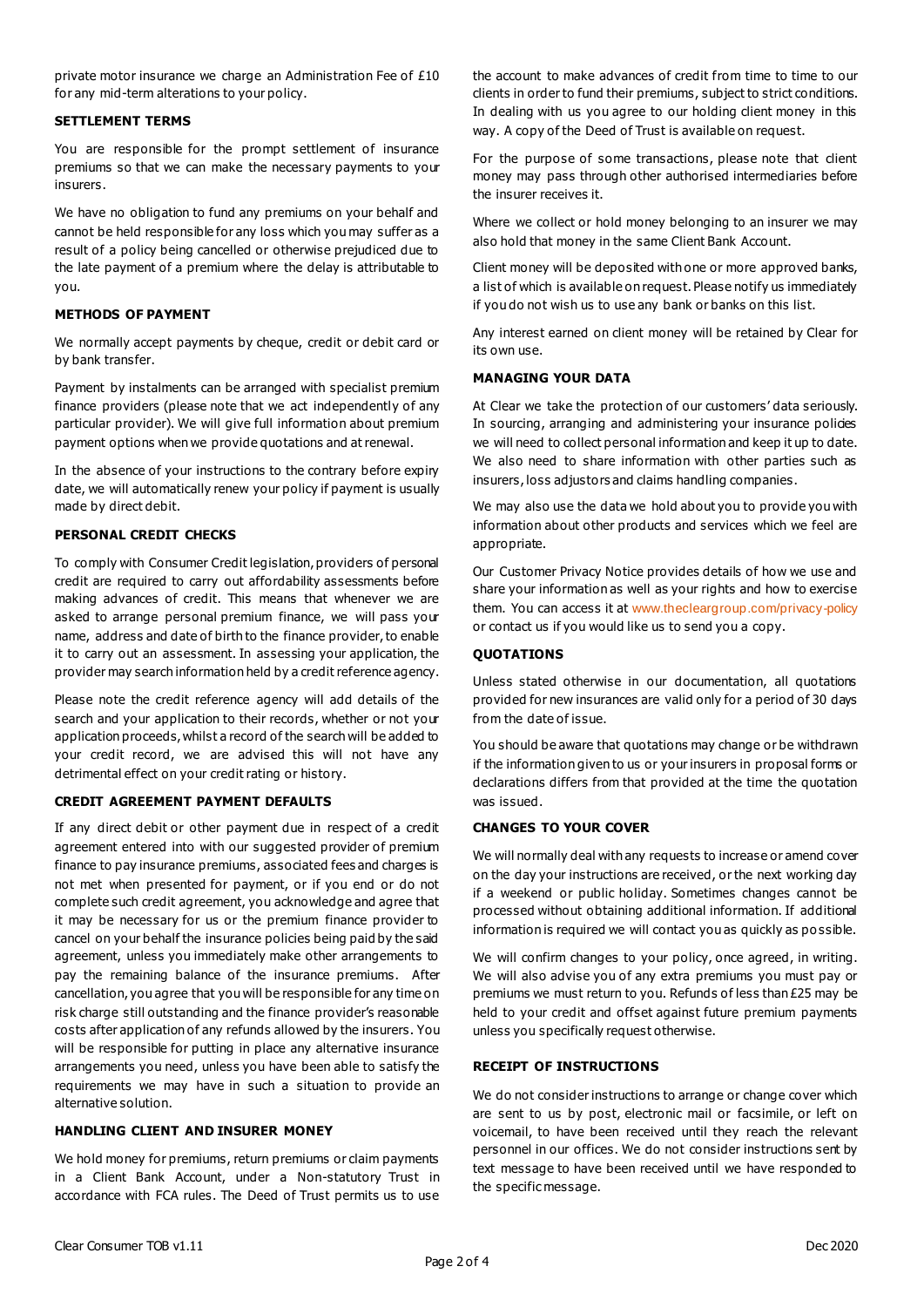We do not accept responsibility for instructions which do not reach us at all due to failures in the postal, electronic or telecommunications systems.

## **DOCUMENTATION**

Our aim is to produce documentation and issue correspondence in a clear and understandable format. In the event of any uncertainty we would ask you to let us know immediately. Our staff are always happy to clarify the cover provided.

You should check all policy documentation to ensure that the details are correct and the cover provided meets with your requirements. Any errors should be notified to us immediately.

All policies contain conditions and exclusions and some contain warranties and excesses. It is your responsibility to examine the documentation to familiarise yourself with these. A breach of a policy condition may result in non-payment of a claim and breach of a warranty may invalidate the cover if it is not complied with precisely.

We recommend that you keep policy documents for as long as a claim is possible under the policy. If your policy includes Employers' Liability insurance, it is prudent to keep a copy of all Employers' Liability Certificates issued.

# **TRANSFERRED BUSINESS**

If we take over the servicing of insurance policies which were originally arranged through another insurance broker or intermediary or directly with an insurer, we do not accept liability for any claim arising out of the advice given by that broker, intermediary or insurer, nor for any errors, omissions or gaps in your current insurance protection.

Please contact us without delay should any aspect of a policy, which has been transferred to us cause you concern or if you need an immediate review. Otherwise we will endeavour to review all transferred policies as they fall due for renewal.

### **MAKING A CLAIM**

Many insurers provide a 24-hour Helpline in respect of claims and you should consult your policy documentation for contact details.

You must report all incidents that could give rise to a claim as soon as you become aware of them, either by contacting your insurer on their helpline or by telephoning our office. You will be advised if you need to complete a claim form or produce documentation to support your claim.

Claim payments will be made in favour of the name shown on the policy. If payment is required to a third party, a signed mandate instruction is required for the insurer to make payment to a specific payee along with a brief explanation for the request.

In certain circumstances late notification may result in your claim being rejected.

If the claim involves damage to your property, please do not dispose of damaged items and/or authorise repair work (except in an emergency or to prevent further damage) until we or your insurers advise that you can.

If your claim involves damage to third party property or injury to persons please pass copies of all correspondence, including solicitors' letters, to us immediately and unanswered. Any attempt to negotiate or respond to the incident, without prior reference to your insurers or us, may prejudice your cover.

In some cases we may act on behalf of an insurer in negotiating and settling claims. If this is the case we will inform you that we will be acting on behalf of the insurer, not you, at the point of the claim.

You should be aware that a claim arising after renewal of the policy has been invited, may affect the assessment and acceptance of renewal by your insurers.

### **CONFLICTS OF INTEREST**

We aim at all times to treat you fairly. We will not deliberately put ourselves in a position where our interests, or our duties to another party, prevent us from discharging our duty to you. We maintain internal procedures and controls to identify and manage any potential conflicts so that at all times the interests of our customers are reasonably protected.

Where potential conflicts are particularly complex or difficult to manage, we will seek to agree with you the best way to protect your interests and may ask you to confirm that you are happy to proceed on that basis.

### **COMPLAINTS PROCEDURE**

We recognise the importance of service and set ourselves high standards. Should there be an occasion when we do not meet your expectations we are equally committed to dealing with any complaint in a thorough and professional manner.

If you wish to register a complaint or request a copy of our complaints procedures please contact us:

- In writing, addressed to Complaints at the address shown below;
- By telephone to 020 7280 3450
- By email to complaints@thecleargroup.com

If you cannot settle your complaint with us you may be entitled to refer it to the Financial Ombuds man Service (FOS). You can find out more about this by visiting the FOS web site a[t www.financial](http://www.financial-ombudsman.org.uk/)[ombudsman.org.uk.](http://www.financial-ombudsman.org.uk/)

A copy of our procedures for dealing with complaints is available on request.

### **FINANCIAL SERVICES COMPENSATION SCHEME**

We are included in the Financial Services Compensation Scheme (FSCS). You may be entitled to compensation from the FSCS if we cannot meet our obligations. This depends on the type of business and the circumstances of the claim.

Insurance advising and arranging is covered for 90% of the claim, without any upper limit. For compulsory classes of insurance, insurance advising and arranging is covered for 100% of the claim, without any upper limit.

Further details about compensation scheme arrangements are available from the FSCS.

### **TERMINATION OF AUTHORITY**

You may terminate our authority to act on your behalf with 14 days' written notice or as otherwise agreed. Notice of this termination must be given in writing and will take effect from the date of receipt. Termination is without prejudice to any transactions already initiated unless otherwise agreed in writing. You will be liable to pay for any transactions or adjustments effective prior to termination and we will be entitled to retain any